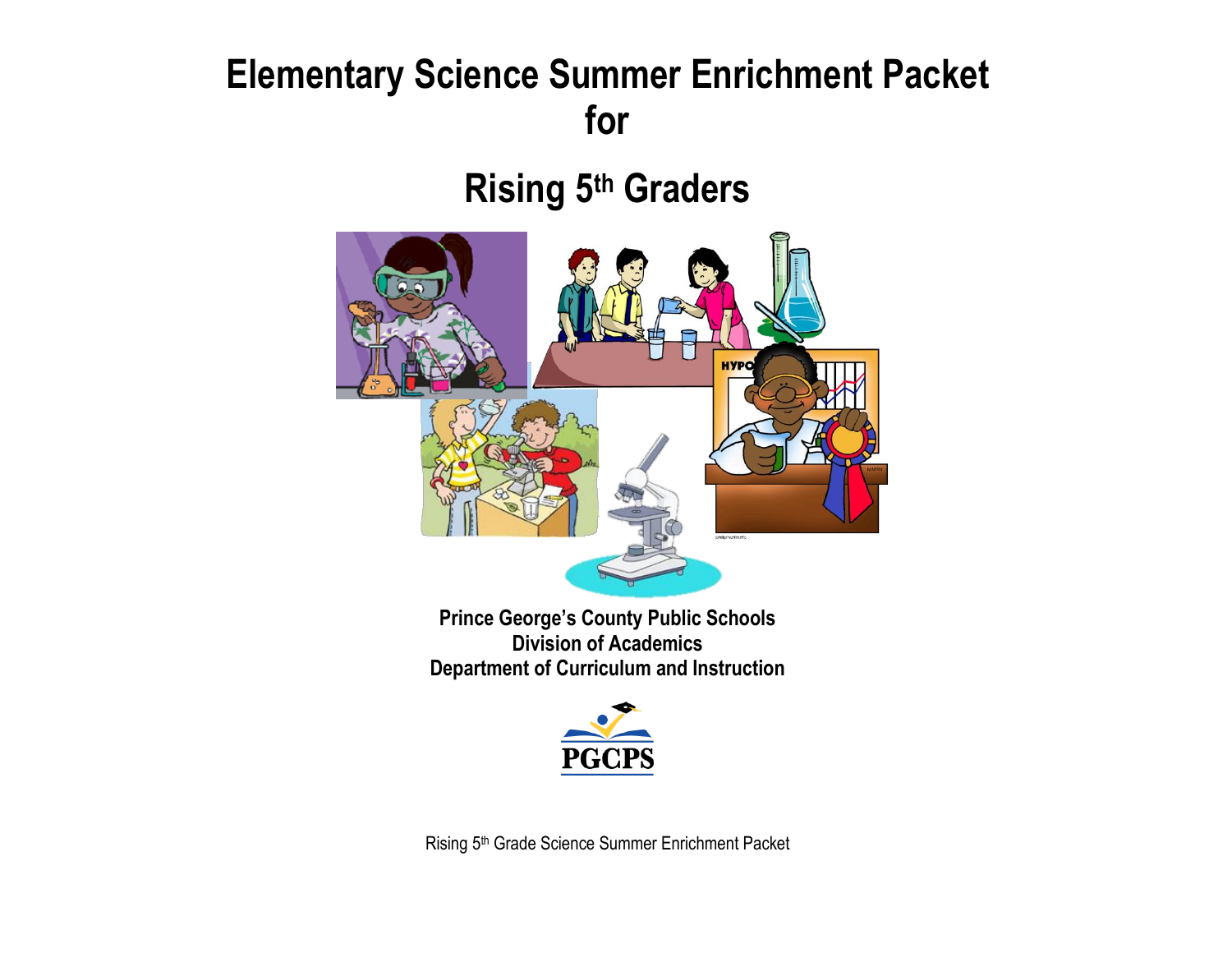#### **BOARD OF EDUCATION OF PRINCE GEORGE'S COUNTY, MARYLAND**

**Alvin Thornton**, Ph.D., *Chair* **Edward Burroughs III,** *Vice-Chair, District 8* **David Murray**, *District 1* **Joshua M. Thomas**, *District 2* **Pamela Boozer-Strother**, *District 3* **Bryan Swann**, *District 4* **Raaheela Ahmed,** *District 5* **Belinda Queen,** *District 6* **K. Alexander Wallace**, *District 7* **Sonya Williams**, *District 9* **Curtis Valentine, M.P.P.**, *Board Member* **Paul Monteiro***, Board Member* **Sandra D. Shephard***, Board Member* **Joshua Omolola**, *Student Board Member*

**Monica E. Goldson, Ed.D.**, *Secretary/Treasurer and Chief Executive Officer*

**Kara Libby, Ed.D.** *Chief Academic Officer*

**Judith J. White, Ed.D.** *Director, Curriculum and Instruction*

**Godfrey Rangasammy, Ed.D.** *Instructional Supervisor, Science K-12*

Rising 5th Grade Science Summer Enrichment Packet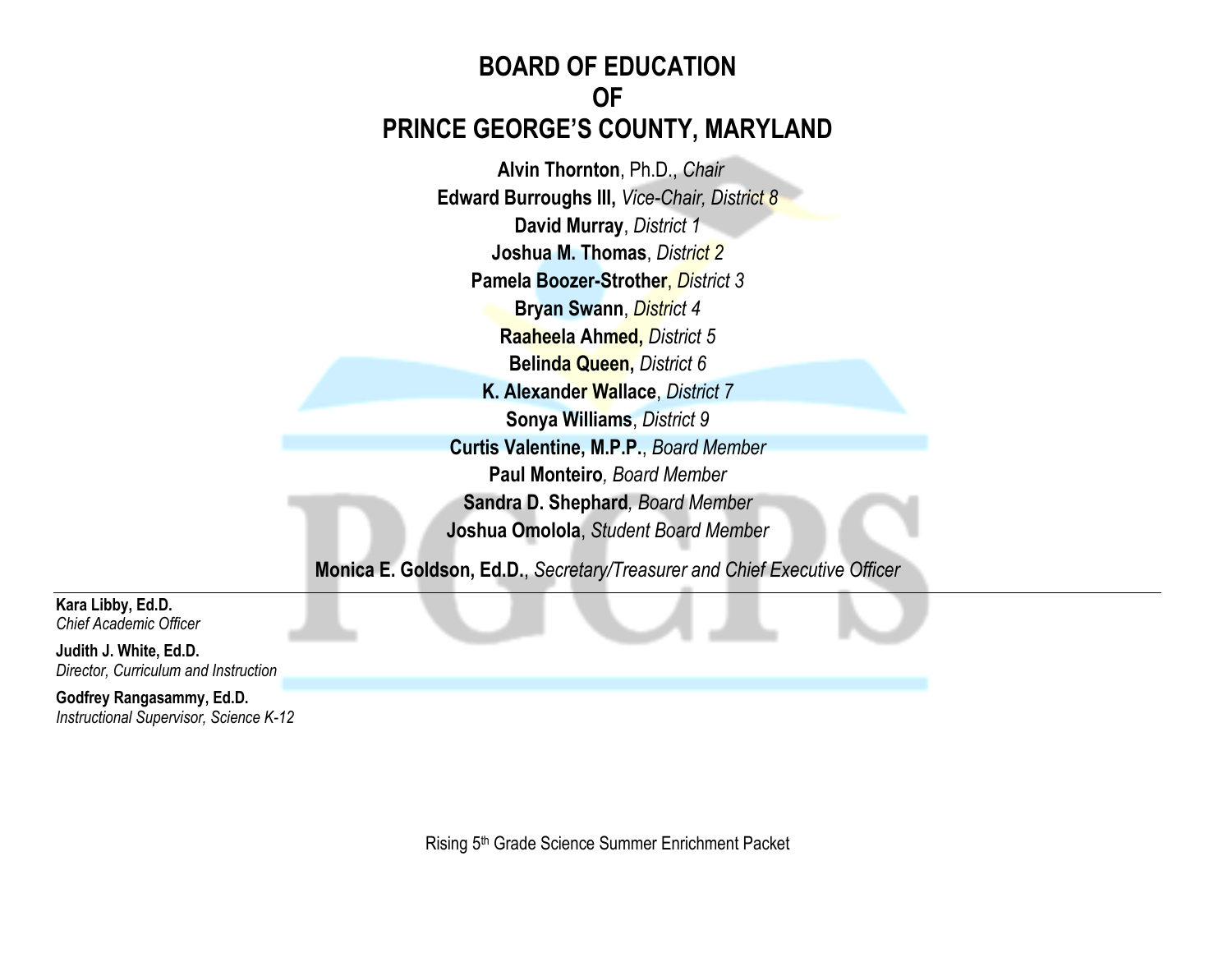#### **Note to the Students and Parents/Guardians Expectations for Rising 5 th Grade Students**

Students will:

- Raise questions about the world around them and be willing to seek answers to some of them by making careful observations and trying things out.
- Observe and describe changes over time in the properties, location, and motion of celestial objects.
- Explain that there must be a cause for changes in the motion of an object.
- Identify and describe ways in which heat can be produced.
- Provide evidence from investigations to identify processes that can be used to change physical properties of materials.
- Compare the observable properties of a variety of objects and the materials they are made of using evidence from investigations.

Students will need a science journal to record their responses. The science journal will be used to record exploration ideas, data, labeled graphs, newspaper clippings, and persuasive/writings and stories.

Suggested Science Journal: Wide-Ruled Composition Book

Enjoy your summer break and be safe.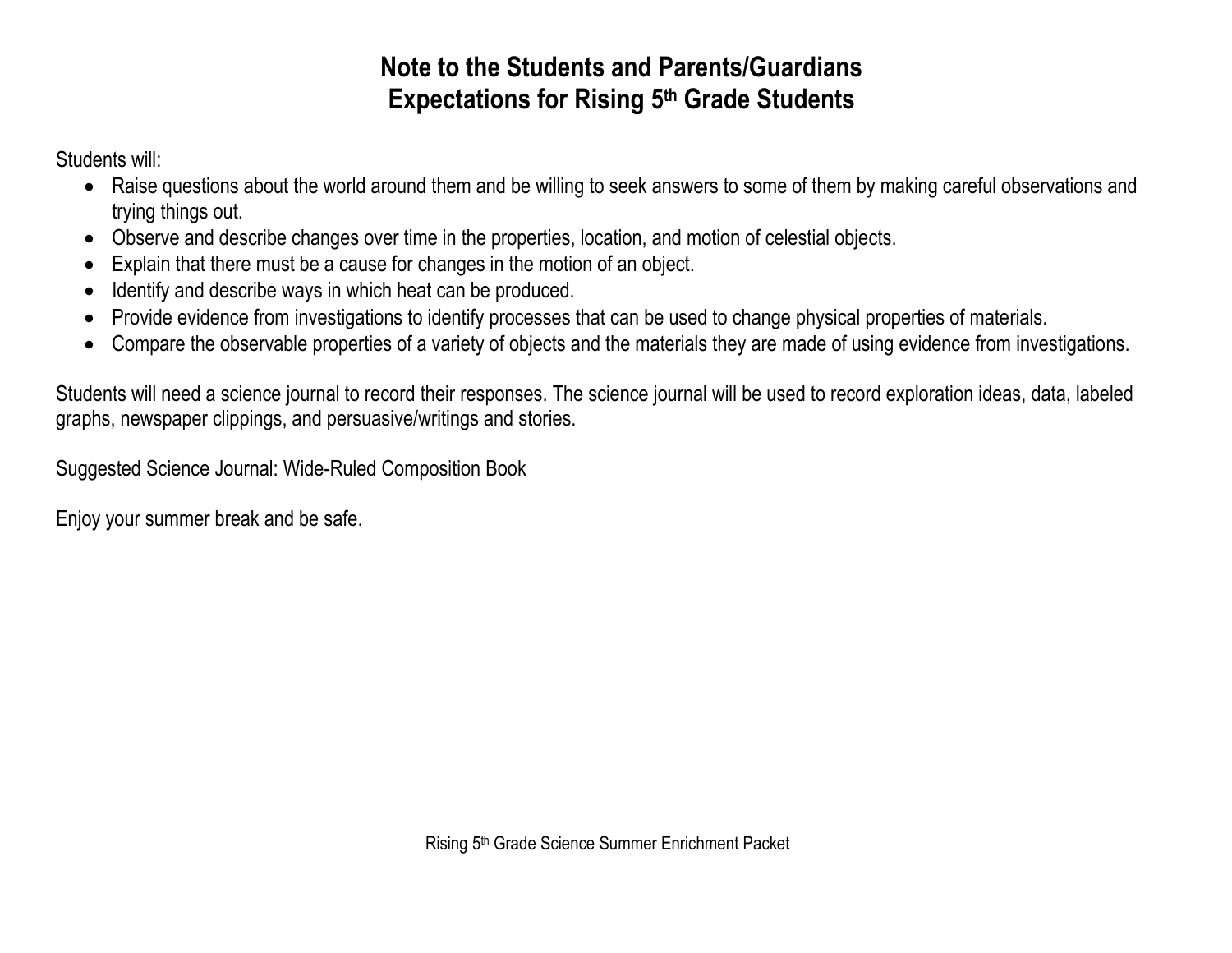

#### **June Activities**



**Physical Science: This month you will focus on the different states of matter.**

| Day 1<br>Click the titles below and watch the videos about matter:<br>What is matter?<br>٠<br><b>Bill Nye The Science Guy: Matter</b><br>$\bullet$<br>Complete interactive activity, click below:<br><b>Solid, Liquids and Gases</b>                                                                                                                                                                                                                                                                                                                                                                                                                                   | Day 2<br>Complete interactive<br>activites, click below:<br><b>Properties of</b><br><b>Matter</b><br><b>States of Matter</b>                                                                                                                                                                                                                                                                                                                                                                                                                                                                                                                                                                                             | Day 3<br>Matter is all around us. Click the link below to learn about matter:<br>http://www.chem4kids.com/files/matter_intro.html<br>Don't forget to click on the links and take the quiz.<br><b>Quiz About Matter</b> |  |
|------------------------------------------------------------------------------------------------------------------------------------------------------------------------------------------------------------------------------------------------------------------------------------------------------------------------------------------------------------------------------------------------------------------------------------------------------------------------------------------------------------------------------------------------------------------------------------------------------------------------------------------------------------------------|--------------------------------------------------------------------------------------------------------------------------------------------------------------------------------------------------------------------------------------------------------------------------------------------------------------------------------------------------------------------------------------------------------------------------------------------------------------------------------------------------------------------------------------------------------------------------------------------------------------------------------------------------------------------------------------------------------------------------|------------------------------------------------------------------------------------------------------------------------------------------------------------------------------------------------------------------------|--|
| Day 4<br>Find out what properties cause liquids to form layers.<br>Materials: corn syrup, dishwashing liquid, water, red food<br>coloring, corn oil, cup, small paper clip, tiny piece of Styrofoam,<br>and a piece of rubber band.<br>What to do: Pour each liquid into the cup in the order that they<br>are listed in the materials. Observe that the liquids form layers.<br>Gently drop in a small paper clip. Watch until it stops sinking.<br>Next, drop in a piece of Styrofoam. Wait until it stops. Then drop<br>in the rubber band.<br>Answer the following questions in your journal.<br>Based on your observations, which liquid has the highest density? | Day 5<br>Work with a parent/guardian to complete this activity. You will need a large container. Rub your hands together<br>and feel the heat of your palms. Get an ice cube to hold in your hands and hold your hands over the container.<br>Hold until all the ice cubes have melted from the heat of your hands.<br>In your journal, answer the following questions:<br>What happened to ice cubes?<br>Why did the ice cubes melt?<br>2.<br>3.<br>Make a prediction about what would have happened to the ice if you did not rub your hands.<br><b>Suggested Virtual Field Trips/Tours:</b><br><b>Boston Children's Museum (Location: Boston, Massachusetts)</b><br>U.S. Census Bureau (Location: Suitland, Maryland) |                                                                                                                                                                                                                        |  |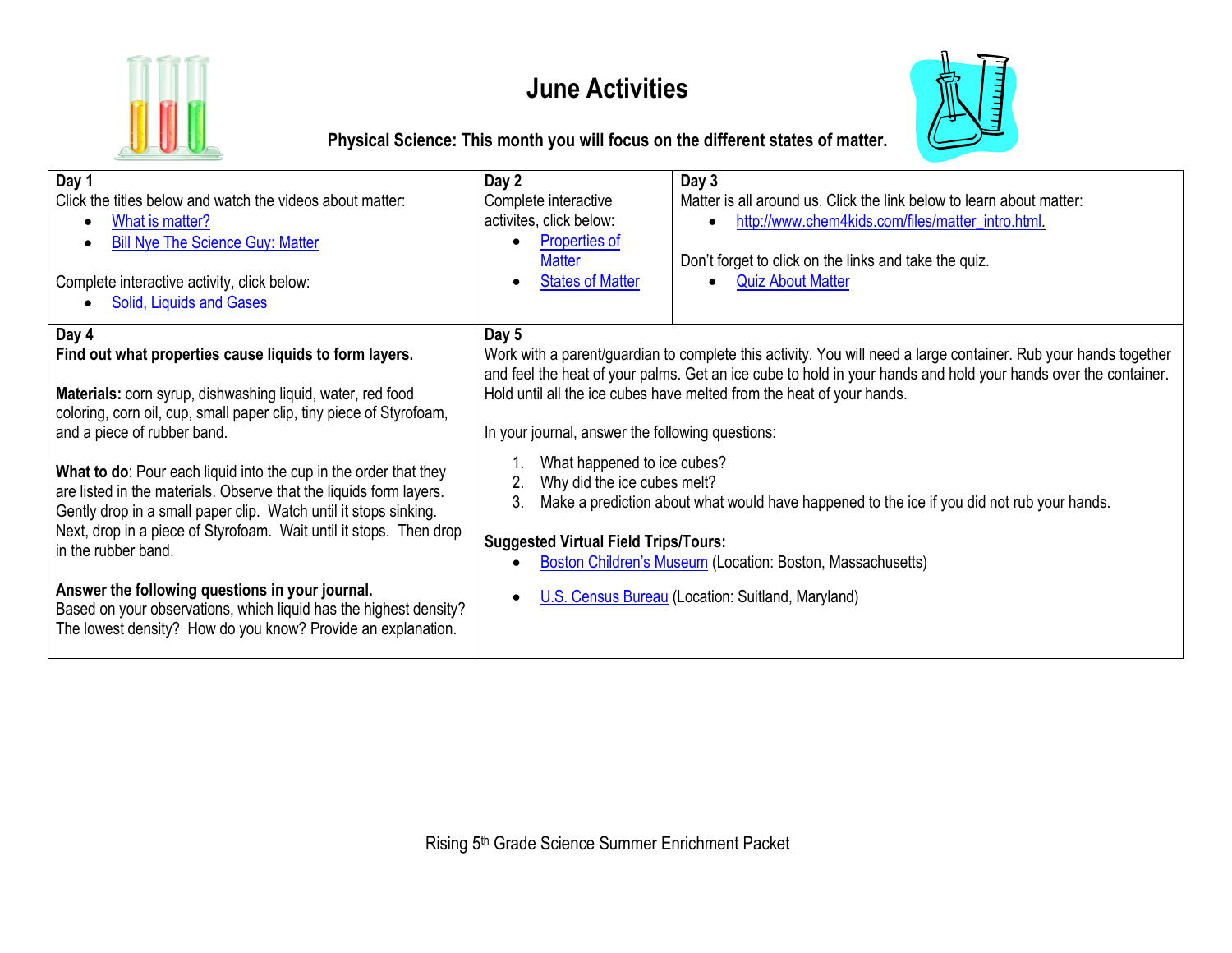

## **July Activities**



**Physical Science and Life Science: This month you will focus on forces, motion, energy, and plants.**

| Day 1<br>Click the link below to learn<br>about different types of<br>energy.<br><b>Forms of Energy</b>                                                                                                                            | Day 2<br>Use what you know about the physics of motion to design a roller coaster.<br>Draw your design in your science journal Play this fun game to test your<br>knowledge about gravity, motion and forces. Make sure your track is<br>designed to build up enough force to get the riders across the track with<br>getting stuck or crashing.<br>For directions how to design your rollercoaster and play the game, click<br>here: Build A Rollercoaster Game<br>Virtual roller coaster simulator:<br>https://interactives.ck12.org/simulations/physics/roller-<br>coaster/app/index.html |                                                                                                                                                                                              | Day 4 and 5<br>Simple machines make work easier for us by allowing us to push or<br>pull over increased distances. Over the next two days, complete each<br>interactive acitivity below about simple machines. Have fun learning<br>about simple machines!<br><b>Simple Machines Hang Mouse</b><br><b>Simple Machines Match It</b><br><b>Simple Machines Letter Fall</b><br>Simple Machine Word-O-Rama<br>Simple Machine: Gold Burger To Go<br><b>Simple Machine Quiz</b> |                                                                                                                              |
|------------------------------------------------------------------------------------------------------------------------------------------------------------------------------------------------------------------------------------|----------------------------------------------------------------------------------------------------------------------------------------------------------------------------------------------------------------------------------------------------------------------------------------------------------------------------------------------------------------------------------------------------------------------------------------------------------------------------------------------------------------------------------------------------------------------------------------------|----------------------------------------------------------------------------------------------------------------------------------------------------------------------------------------------|---------------------------------------------------------------------------------------------------------------------------------------------------------------------------------------------------------------------------------------------------------------------------------------------------------------------------------------------------------------------------------------------------------------------------------------------------------------------------|------------------------------------------------------------------------------------------------------------------------------|
| Day 6 and Day 7<br>Click here to learn more about simple machine:<br><b>All About Simple Machines</b><br>Draw a picture in your journal showing three types of simple                                                              | machines that make work easier. Explain each of your drawings.                                                                                                                                                                                                                                                                                                                                                                                                                                                                                                                               | Day 8<br>Look at car or a picture of a car. In<br>your journal, name at least three<br>simple machines found on a car and<br>explain how each one works.<br>Clues to simple machines in cars | Day 9<br>Answer the following<br>questions in your science<br>journal. If two pulling forces<br>applied to an object are in<br>the same direction, would<br>the forces be added<br>together or subtracted?<br>Explain.                                                                                                                                                                                                                                                    | Day 10<br><b>Suggested Virtual Field Trips/Tours</b><br><b>Boston Children's Museum</b><br>(Location: Boston, Massachusetts) |
| Day 11 and Day 12<br>Plants are important to our lives. In your journal, draw a plant.<br>Label and explain each part of the plant.<br><b>Planting Seeds</b><br>You will need an adult (parent/guardian)<br>$\bullet$<br>$\bullet$ | With the help of an adult (parent/guardian), you can get<br>seeds from an apple, orange, sunflower, lemon,<br>tangerines, dry kidney or lima beans (the kidney or lime<br>beans must first be soaked overnight) or store-bought                                                                                                                                                                                                                                                                                                                                                              | Day 13<br>Watch the videos learn about<br>photosynthesis and pollination.<br>Photosynthesis<br>Pollination<br>Think about what you have learned<br>and write an explanation in your          | Day 14<br>Observe the seeds you<br>planted in the plastic cup.<br>Explain in your journal what<br>you see.<br>Take the pollination quiz:<br><b>Pollination Quiz</b>                                                                                                                                                                                                                                                                                                       | <b>Day 15</b><br><b>Suggested Virtual Field Trips/Tours</b><br><b>U.S. Census Bureau</b><br>(Location: Suitland, Maryland)   |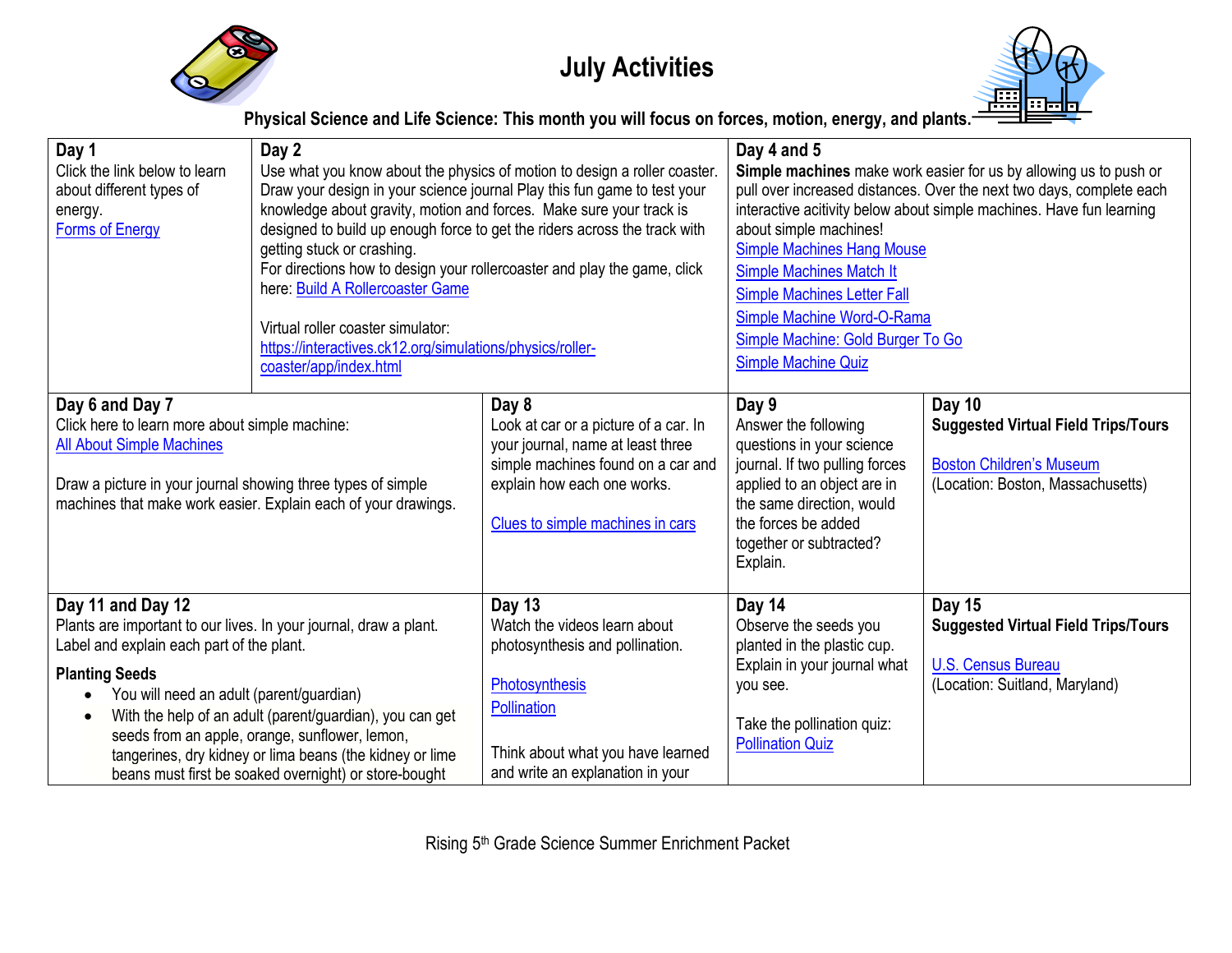| seed packets (only if you are able, buying store-bought<br>seeds is not mandatory)<br>12-ounce clear plastic cups (with a hole poked in the<br>bottom for water drainage)<br>plastic plate to rest the cups on<br>potting soil or dirt from outside your home<br>water with a spray bottle or cup                                                                                                                                                                         | journal about the importance of<br>photosynthesis and pollination.                                     |                                                                                                                                                                                                                                                                                                         |                                                                                                                                                                                           |
|---------------------------------------------------------------------------------------------------------------------------------------------------------------------------------------------------------------------------------------------------------------------------------------------------------------------------------------------------------------------------------------------------------------------------------------------------------------------------|--------------------------------------------------------------------------------------------------------|---------------------------------------------------------------------------------------------------------------------------------------------------------------------------------------------------------------------------------------------------------------------------------------------------------|-------------------------------------------------------------------------------------------------------------------------------------------------------------------------------------------|
| <b>Directions</b><br>Fill a plastic cup most of the way with potting soil and<br>$\bullet$<br>plant 4-7 beans.<br>Cover the seeds gently with soil.<br>Lightly water the soil, using the water spray bottle.<br>In your journal, draw your observations.<br>Observe the seeds you planted in the plastic cup. Explain<br>in your journal what you see.<br>Water your seeds/plants based on how your soil looks. If<br>$\bullet$<br>your soil is dry, add water.<br>Day 16 | Day 17                                                                                                 | Day 18                                                                                                                                                                                                                                                                                                  | <b>Day 19</b>                                                                                                                                                                             |
| Click below to have a photosynthesis adventure!<br><b>Photosynth Adventure</b><br>Play a game about plants!<br><b>Bob the Botanist</b><br>Ms. Rose and Photosynthesis                                                                                                                                                                                                                                                                                                     | Observe the seeds you planted in<br>the plastic cup. Draw and explain in<br>your journal what you see. | Select eight interactive<br>activities to complete to<br>learn more about plants.<br>You can complete four each<br>day.<br>Click the link below.<br><b>Plants</b><br>After you have completed<br>your 4 activities, write a<br>summary in your journal<br>explaining what you learned.<br>about plants. | <b>Suggested Virtual Field Trips/Tours:</b><br><b>National Museum of Natural History</b><br>(Located: Washington, DC)<br><b>United States Botanic Garden</b><br>(Located: Washington, DC) |